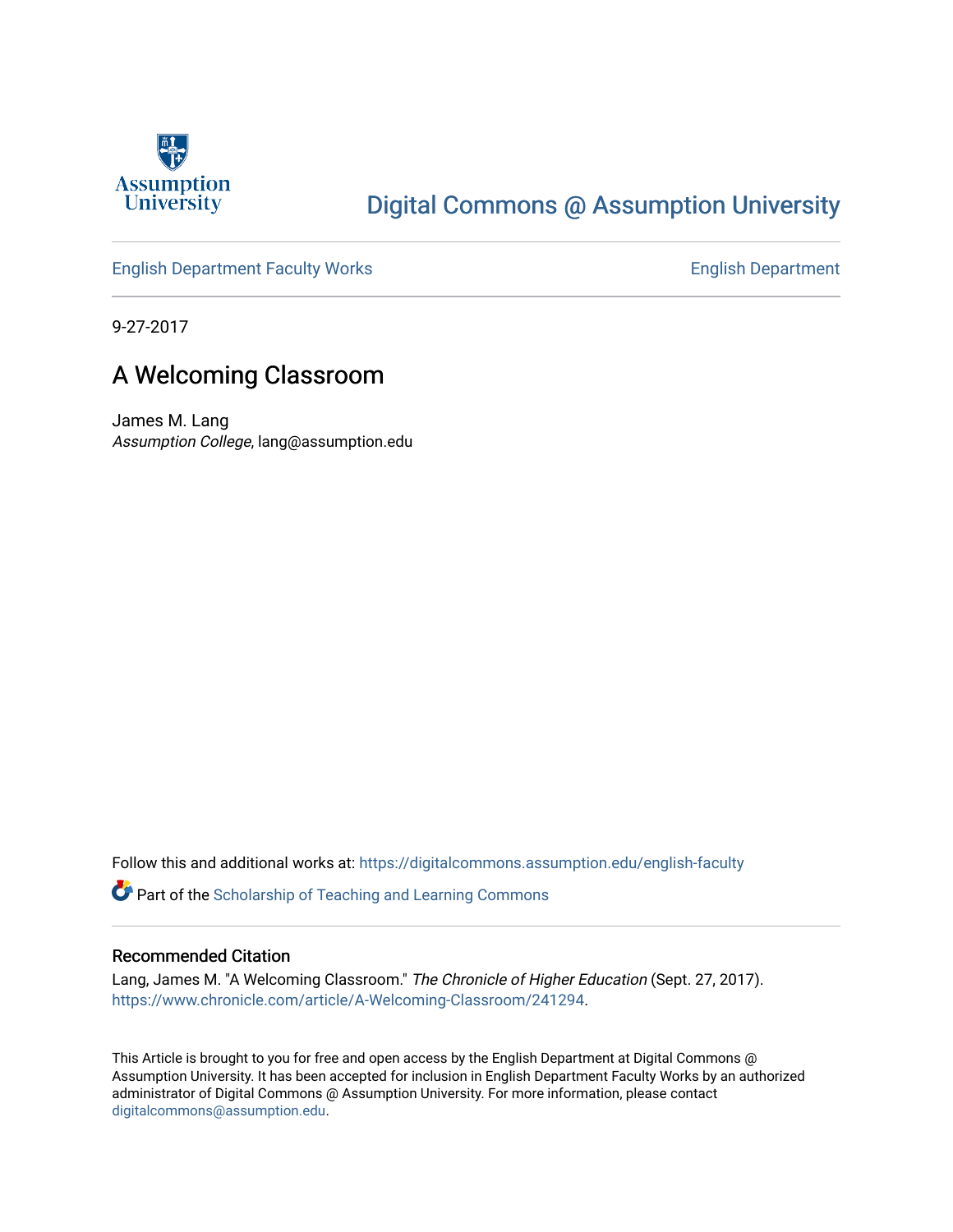**[ADVICE](https://www.chronicle.com/section/Advice/66)**

# **A Welcoming Classroom**



Marcel Oosterwijk, Creative [Commons](https://creativecommons.org/licenses/by-sa/2.0/)

#### By James M. Lang | SEPTEMBER 27, 2017

 $\begin{array}{c} \n\begin{array}{c}\n\text{n} \\
\text{pe} \\
\text{the} \\
\text{the} \\
\end{array}\n\end{array}$ n 1945 a disabled World War II veteran named [Jack Fisher](https://www.independentliving.org/docs3/brown99a.html) petitioned the city of Kalamazoo, Mich., to make cuts in the street curbs in order to allow him and other wheelchair users to navigate the city more easily. Fortunately for Fisher, the son of Kalamazoo's city manager also used a wheelchair, and so Fisher's arguments found a sympathetic audience. Curb cuts were introduced around the city, and thus was born what has become a ubiquitous feature of our built environment today.

In the decades that followed Fisher's advocacy, as curb cuts

became more commonplace, it became clear they were not just for wheelchair users. They proved a welcoming feature of the environment for parents wheeling children about in strollers, for senior citizens who had trouble with stairs and steps, for people temporarily on crutches, for bike riders and skateboarders and more.

What began as an accommodation for people with disabilities became a design strategy that had almost universal appeal.

The trajectory of curb cuts — from specific accommodation to omnipresent design feature — is an oft-told story in the literature of Universal Design (UD), which seeks to create and modify physical spaces in ways that take into account the diversity of human bodies and minds. The educational equivalent of that theory is [Universal Design for Learning](http://udloncampus.cast.org/) (UDL), which likewise argues that faculty members should take the diversity of learners into consideration up front as we design our courses. And if we do, we will need to make fewer accommodations at the request of specific students, because inclusive design practices help all learners succeed.

For example, if you use videos in your flipped classroom, you should of course provide captioning and transcripts for hearing-impaired students. But it turns out that nearly all students benefit from captioning and transcripts, which allow [students to read, search within, and take notes on the video content after they have watched it. According to a national](http://www.3playmedia.com/resources/industry-studies/student-uses-of-closed-captions-and-transcripts/) survey of 2,124 students, more than 70 percent of those without hearing impairments used the captioning, mostly as a learning aid.

The college where I teach has seen a steadily increasing number of students requesting accommodations for cognitive, emotional, and physical challenges — a trend that has kept our heroic office of accessibility services working full time on both advocating for those students and helping faculty members understand how to meet the needs.

When a college admits students with disabilities, it has a legal obligation to accommodate their needs. But we should also consider our moral obligation: We owe it to the students we've admitted to make sure they can learn successfully in our courses.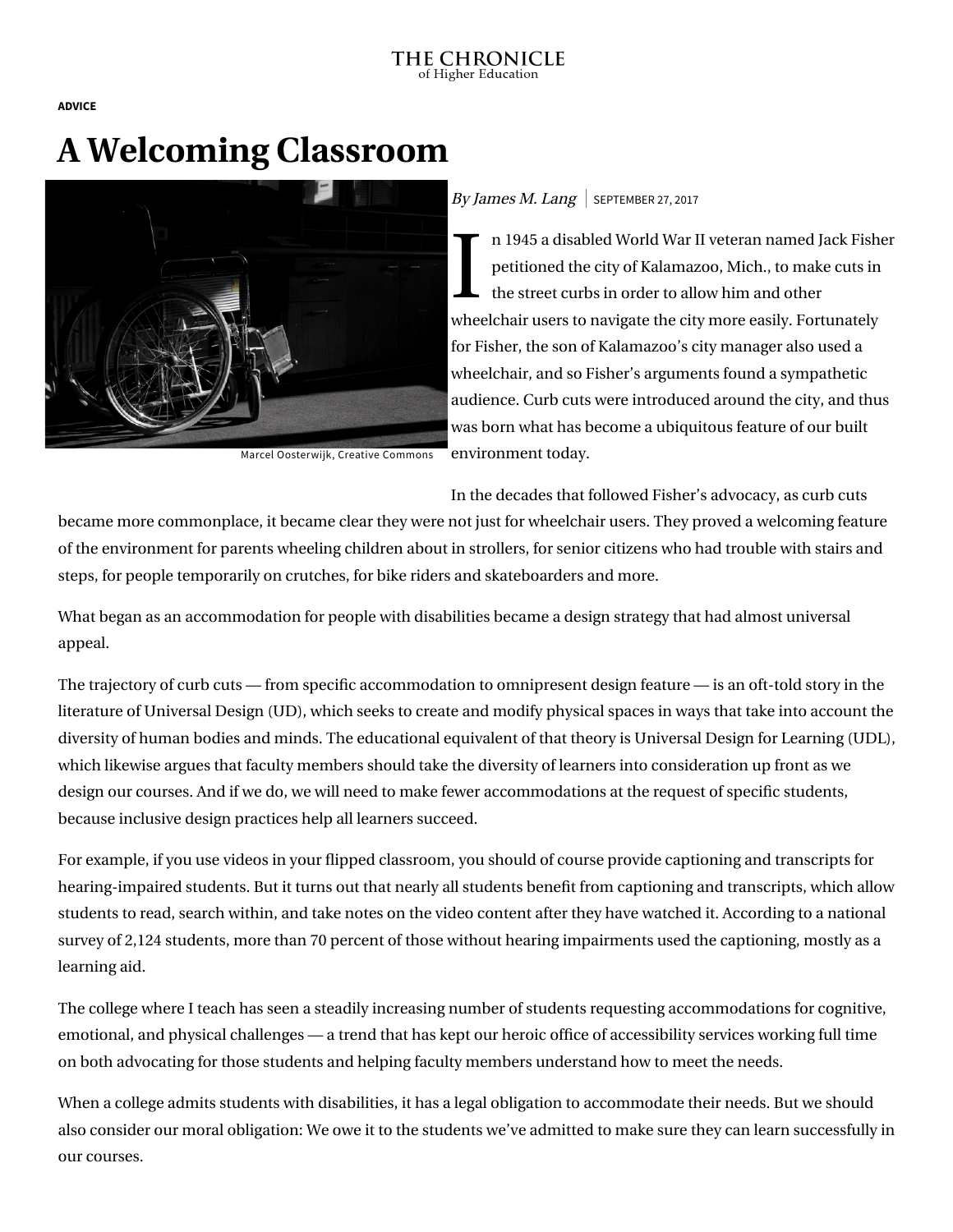With that in mind, the teaching center I direct teamed up with our office of accessibility services to host an event earlier this fall for faculty. The idea was to invite students who have received accommodations to share their experiences what helped and what didn't — with professors.

Most of us learn about a student's accommodation request when we receive a very formal-looking letter just before the start of the semester. The letters say students will contact us to discuss their specific needs, but my own experience has taught me that many of them never do. I have received my share of accommodation letters but have had very few students come to me to discuss their needs.

We wanted to introduce our faculty members to the human beings behind those letters. So we put together a panel of students with a mix of disabilities. One student had a visual impairment; a second had a processing issue that made retrieving information from her long-term memory difficult; a third student, who was on the autism spectrum, had challenges that included ADHD, anxiety, and depression.

Happily, a large group of professors showed up, in part because the student speakers had issued personal invitations to some of their instructors. We had perhaps a third of our full-time faculty members in the room when the hourlong discussion started — quite the turnout for a teaching-focused talk in the middle of a Thursday. (Providing lunch helped, of course.)

Each of the students talked a little bit about themselves and their specific challenges before identifying the most helpful teaching practices used by their instructors.

The student with a visual impairment, for example, noted as particularly beneficial for her something all of us would probably recognize as a good teaching practice: writing in black marker on the white board, and doing so in large and legible letters. She said she found herself shut out of a course whenever a faculty member wrote hastily in crabbed script all over the board, or used green markers that were barely legible, even to the fully sighted students.

She explained further that the layout of presentation slides could significantly help — or hinder — her learning. Slides with a massive amount of small text were impossible for her to read and process. She appreciated slides which — like writing in black marker on a white board — had large lettering surrounded by plenty of blank space. It was also helpful for her to have copies of presentation slides beforehand, or made available to her after class, so she could take the time to read and process the material.

In example after example, she and the other students described teaching practices that would have universal benefit in the classroom and that could be adopted without putting a spotlight on students with disabilities.

So if I take a little more time and effort to make my writing large, legible, and organized on the white board, I am going to help the student with visual impairments — but I'm also going to help everyone in the room take better notes on our discussion. If I take the time to create slides with a minimal amount of text or images — and then encourage students to take their own notes by filling in the examples and ideas from the lecture or discussion — I'm helping everyone push beyond simply copying down lecture notes and regurgitating the course content.

Our panelists that day offered some great practical suggestions, and I saw many of my colleagues taking vigorous notes and nodding along thoughtfully. I picked up several new ideas myself for a course I am teaching this semester, and for future courses.